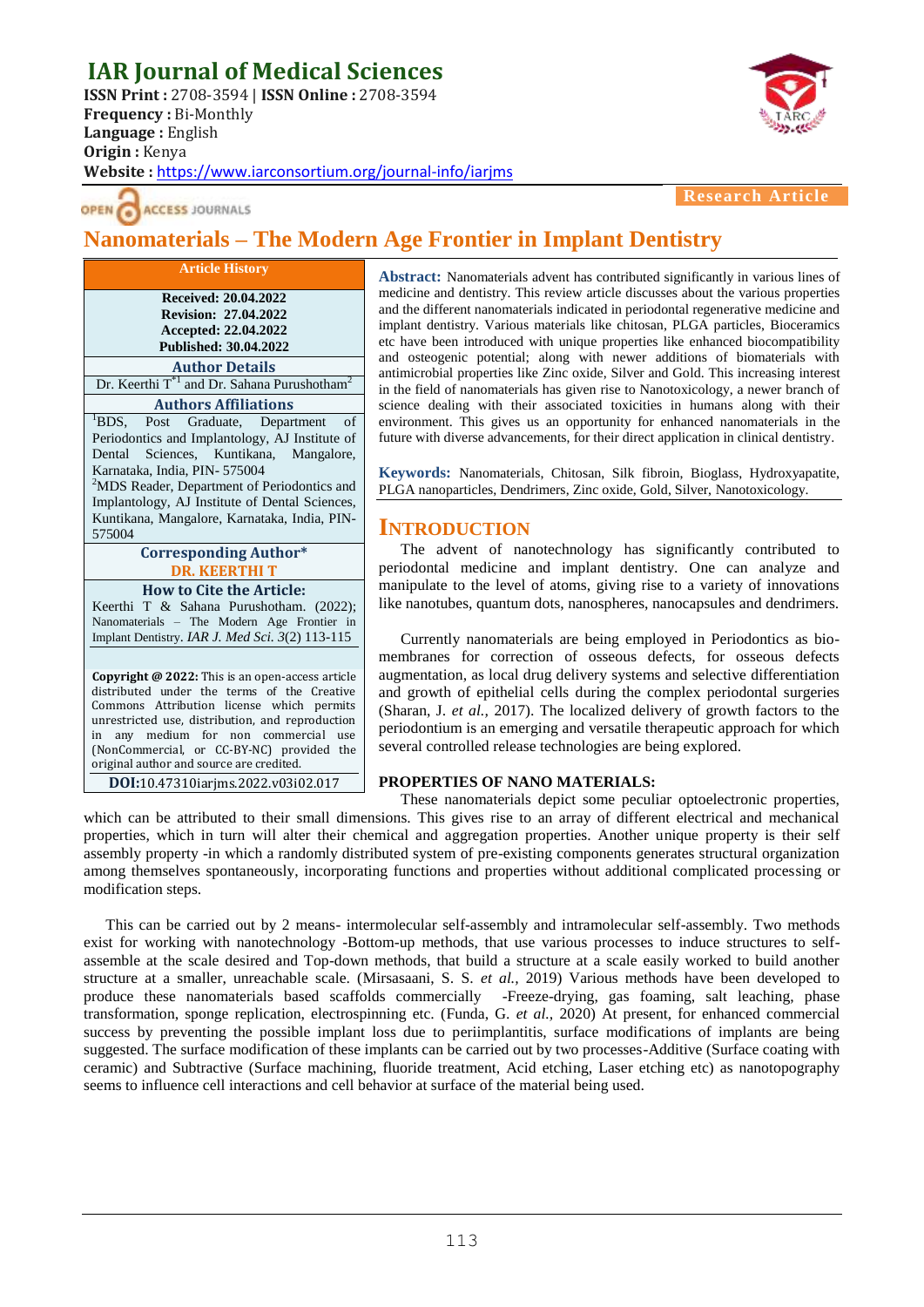#### **NANOMATERIALS IN PERIODONTICS AND IMPLANT DENTISTRY:**

Various nanomaterials are being constantly researched to be used in the form of particles, drug delivery agents, barrier membranes or surface coatings.

#### **They can be broadly classified as-**

- $\triangleright$  Organic (eg: chitosan, silk fibroin, hydroxyapatite);
- $\triangleright$  Synthetic (eg: PLGA nanoparticles, dendrimers);<br> $\triangleright$  Metals and metal oxides (eg: Zinc oxide go
- Metals and metal oxides (eg: Zinc oxide, gold, silver).

#### 1) **Chitosan**-

As a biomaterial, it displays better biocompatibility and mucus adhesion- along with being economical and exhibiting prominent antibacterial property in its nanoform. Composite chitosan has been developed by combining chitosan particles with different inorganic or organic substances to enhance its poor mechanical and processing properties. A study conducted by Cheng et al (2014) showed that bone regeneration could be assisted by PCL( poly-caprolactone) nanofibers scaffolds containing Chitosan Nanoparticles, leading to higher alkaline phosphatase (ALP) activity and mineralization of rat bone marrow-derived stromal cells (Cheng, Y. *et al.,* 2014).

#### 2) **Bioceramics:**

**Hydroxyapatite nanocrystals**-

The Nanohydroxyapatite has a hierarchical architecture that mimics bone at multiple levelsfrom the macrostructure of cancellous and cortical bone, to the sub nanostructure of proteins and minerals. The presence of nanotubes or nanocrystals in the composite materials allows for enhancing the mechanical properties of the scaffolds. In a study conducted by Pan et al (2020), when Hydrogel/hydroxyapaptite material was injected into the mandibular incisors of rats following tooth extraction, the new bone area was enhanced more than 50%, while the alveolar ridge was promoted in excess of 60% after 4 weeksleading to soft tissue wound healing within 1 weekhence displaying its potential in soft and hard tissue regeneration (Pan, Y. *et al.,* 2020).

#### **Bioglass (BGC)**-

Taking advantage of the good bioactivity and osseous bonding characteristics of BGC, a nanocomposite scaffold composed of chitin hydrogel and nBGC was developed using lyophilization technique by Sowmya et al (2011) (Sowmya, S. *et al.,* 2011). They showed enhanced porosity, swelling, bioactivity and degradation in comparison to the chitin-control scaffolds. BGC nanoparticles incorporated alginate composite scaffolds have also been developed and characterized; with following advantages -reduced swelling ability and degradation, enhanced

biomineralization and protein adsorption (Sowmya, S. *et al.,* 2013).

#### 3) **Poly (lactic co-glycolic Acid)** (**PLGA) nanoparticles**-

PLGA is highly compatible and has been approved by the U.S. Food and Drug Administration for use in drug delivery, diagnostics and other medical applications. Its clinical applications for bone regeneration are hindered by its poor osteoconductivity property, for which nanosized composite PLGA have been developed for osteogenic stem cell differentiation. (Bhuiyan, D. B. *et al.,* 2016) conducted a study in which they developed a multicomponent covalentlylinked biodegradable biomaterial called n-HAp-PLGA collagen. Its properties are similar to cancellous bone, and maintain high mechanical strength, even in an aqueous environment (Bhuiyan, D. B. *et al.,* 2016).

#### 4) **Silver nanoparticles**-

Among metallic nanoparticles, silver nanoparticles (AgNP) have stood out in scientific research for presenting antimicrobial properties and biological activity against bacteria, fungi, and enveloped viruses. By the release of cationic silver, they depict oxidative potential as their main mechanism of action. As the size of the silver nanoparticles decreases, its antimicrobial efficacy also increases. Choi et al (2019) conducted a study to show the antibacterial activity of titanium treated with two different silver and polyoxoxamine (PDA) concentrations, especially against *S. mutans* and *P. gingivalis* (Choi, S. H. *et al.,* 2019).

#### 5) **Cerium oxide**-

CeO2 nanoparticles exhibit excellent biological properties, like- anti inflammatory and antibacterial potential. Ren et al (2021) have conducted a study where the in vitro data has proven that CeO2 NPs promote hPDLSCs (Human periodontal ligament stem cells) osteogenesis differentiation, whereas the in vivo study has demonstrated that PG-CeO2 (PCL/Gelatin composite alongwith cerium oxide) membranes accelerate bone regeneration (Ren, S. *et al.,* 2021).

#### **LIMITATIONS AND TOXICITY OF NANOMATERIALS:**

Nanotoxicology is a branch of bionanoscience which deals with the study and application of toxicity of nanomaterials. Because of their extremely small sizes, they are capable of entering the human body by inhalation, ingestion, skin penetration, intravenous injections and medical devices, and have the potential to interact with intracellular macromolecules. Once these nanoparticles are absorbed into the bloodstream, they can be easily distributed to various other organs like liver, kidney, lungs and in some cases- even brain. Out of the various mechanisms through which nanoparticles display toxicity, production of reactive oxygen species has been considered to be a significant one. One mechanism of Nanoparticles-induced